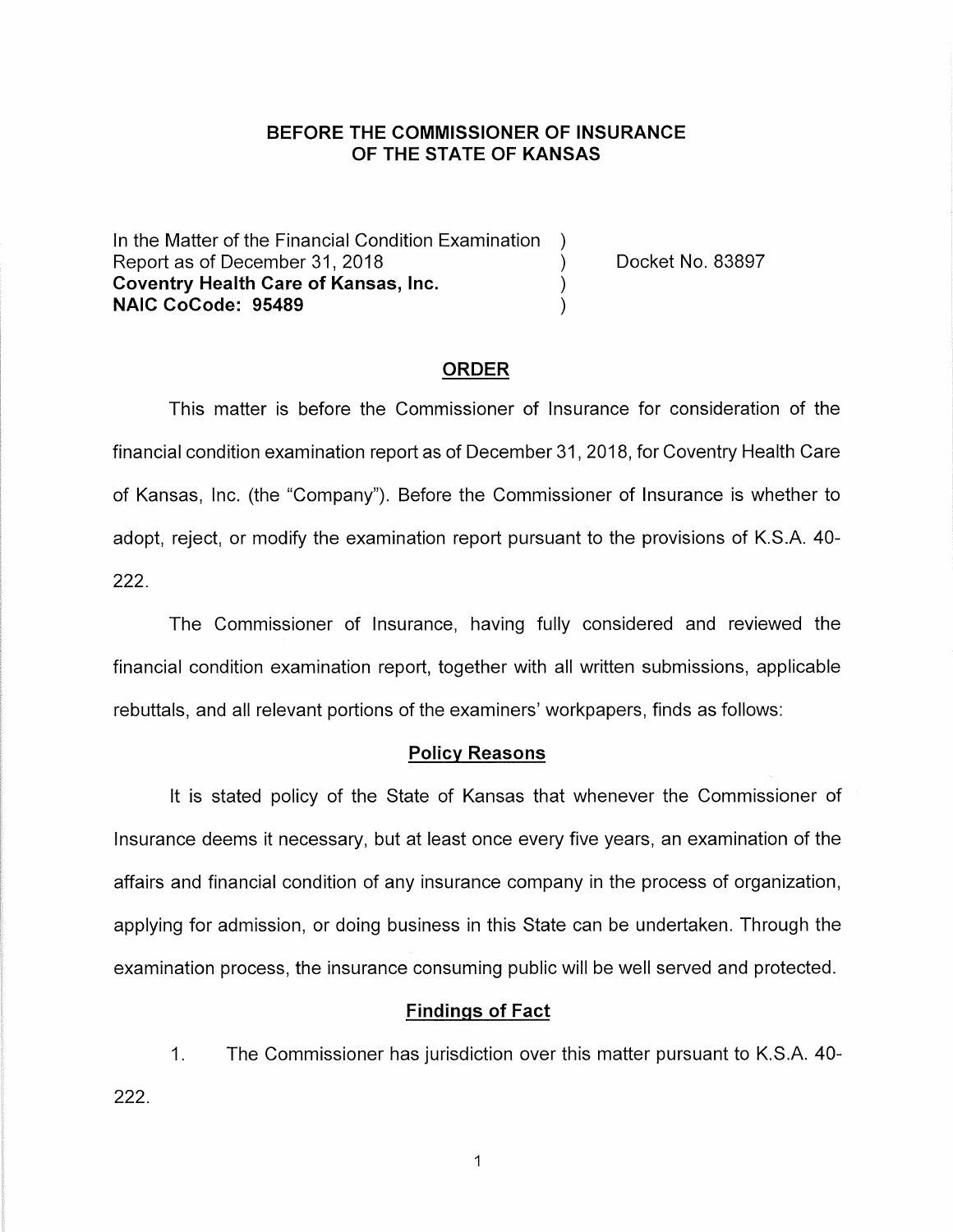2. The Kansas Insurance Department undertook an examination of Coventry Health Care of Kansas, Inc., and completed that examination on April 14, 2020.

3. On April 20, 2020, the examiner-in-charge tendered and filed with the Kansas Insurance Department a verified written report of the examination within thirty (30) days following completion of the examination.

4. Following receipt of the verified report, the Kansas Insurance Department transmitted the report to Coventry Health Care of Kansas, Inc. on May 5, 2020, with a duly executed notice advising the Company of its opportunity to prepare and submit to the Kansas Insurance Department a written submission or rebuttal with respect to any and all matters contained in the report. The Department further advised Coventry Health Care of Kansas, Inc. that any written submission or rebuttal needed to be filed with the Kansas Insurance Department no later than thirty (30) days after receipt of the verified report.

5. Coventry Health Care of Kansas, Inc. filed a written rebuttal of the verified report on May 21, 2020. The Kansas Insurance Department accepted the changes requested by the Company in their written rebuttal.

6. Within thirty (30) days of the end of the time period allowed for written submission or rebuttal, the Commissioner of Insurance fully reviewed the report, together with all written submissions and rebuttals provided by Coventry Health Care of Kansas, Inc. The Commissioner of Insurance further reviewed all relevant workpapers.

7. No other written submissions or rebuttals were submitted by Coventry Health Care of Kansas, Inc.

2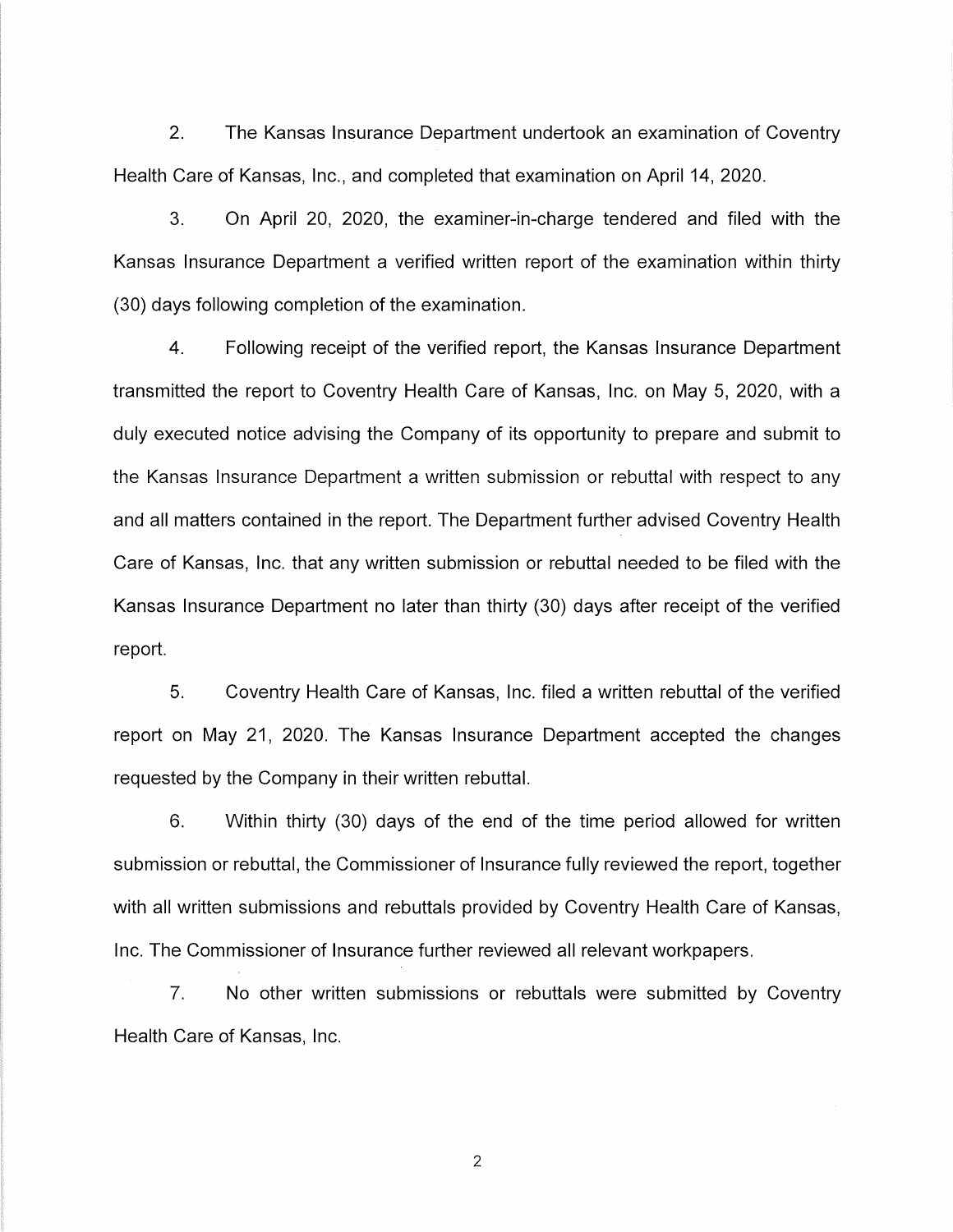## **Conclusion of Law**

8. K.S.A. 40-222(k)(2) provides:

"Within 30 days of the end of the period allowed for the receipt of written submissions or rebuttals, the commissioner shall fully consider and review the report, together with any written submissions or rebuttals and any relevant portions of the examiners workpapers and enter an order:

- (A) Adopting the examination report as filed or with modification or corrections. If the examination report reveals that the company is operating in violation of any law, regulation or prior order of the commissioner, the commissioner may order the company to take any action the commissioner considers necessary and appropriate to cure such violations; or
- (B) rejecting the examination report with directions to the examiners to reopen the examination for purposes of obtaining additional data, documentation or information, and refiling pursuant to subsection (k); or
- (C) call and conduct a fact-finding hearing in accordance with K.S.A. 40-281 and amendments thereto for purposes of obtaining additional documentation, data, information and testimony."
- 9. Based upon the Findings of Fact enumerated in paragraphs #1 through #7

above, the financial condition examination report as of December 31, 2018, of Coventry

Health Care of Kansas, Inc. should be adopted.

10. This Order constitutes the Final Order in this matter.

## **IT IS THEREFORE, BY THE COMMISSIONER OF INSURANCE, ORDERED THAT:**

1. The financial condition examination report as of December 31, 2018, of the

Coventry Health Care of Kansas, Inc. is adopted.

2. The Commissioner of Insurance retains jurisdiction over this matter to issue

any and all further Orders deemed appropriate or to take such further action necessary to dispose of this matter.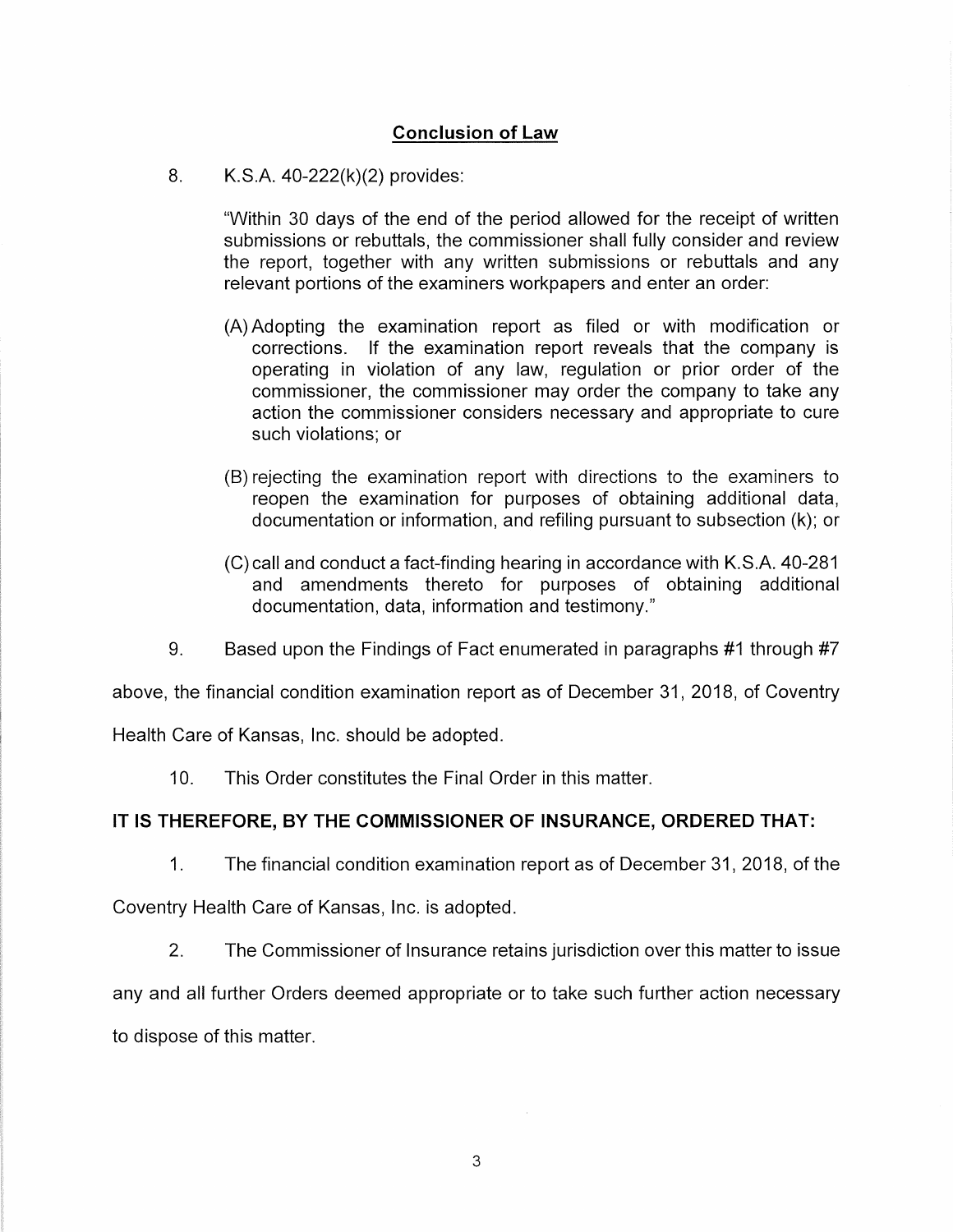3. Within 30 days of the issuance of the adopted report, the Company shall file affidavits executed by each of its directors stating under oath that they have received a copy of the adopted report and related orders.

4. The Commissioner of Insurance shall hold the content of the examination report as private and confidential information for a period of 30 days. Thereafter, the Commissioner may open the report for public inspection so long as no court of competent jurisdiction has stayed its publication.

IT IS SO ORDERED THIS  $\frac{\partial \partial n}{\partial t}$  DAY OF  $\frac{\partial n}{\partial t}$ , 2020 IN THE CITY OF **TOPEKA, COUNTY OF SHAWNEE, STATE OF KANSAS.** 



i Achmedt

cki Schmidt Commissioner of Insurance

Approved by the Kansas Insurance Department Legal Division

Expressed by the Ransas Instituted<br>Department Legal Division